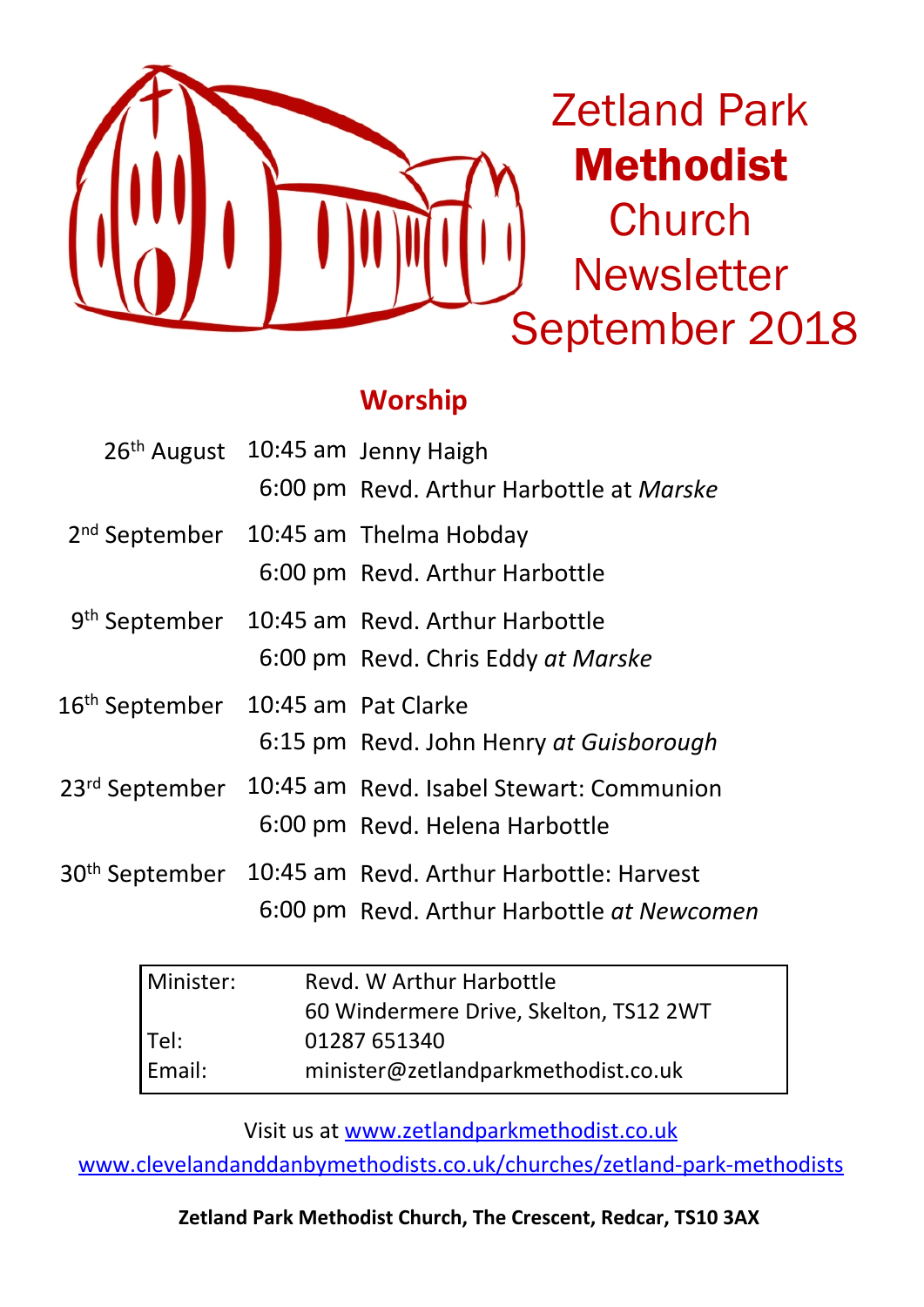# **Smiles Coffee Morning 8th September 10.00 to 11.30**

The Friends of Redcar Cemetery will have a stall at this event selling jigsaws, jewelry and Bric-a-Brak.



Cake stall and sell Bacon Butties for Smiles

Plus Everyone's a Winner



**Sectional Bible Study**

# **The letter of James**

Study following the Methodist Churches Bible Month material

Thursday 27<sup>th</sup> September Thursday 25th October

Thursday 22nd November

7-15 pm At Newcomen Methodist Church

*Open to all, everyone welcome*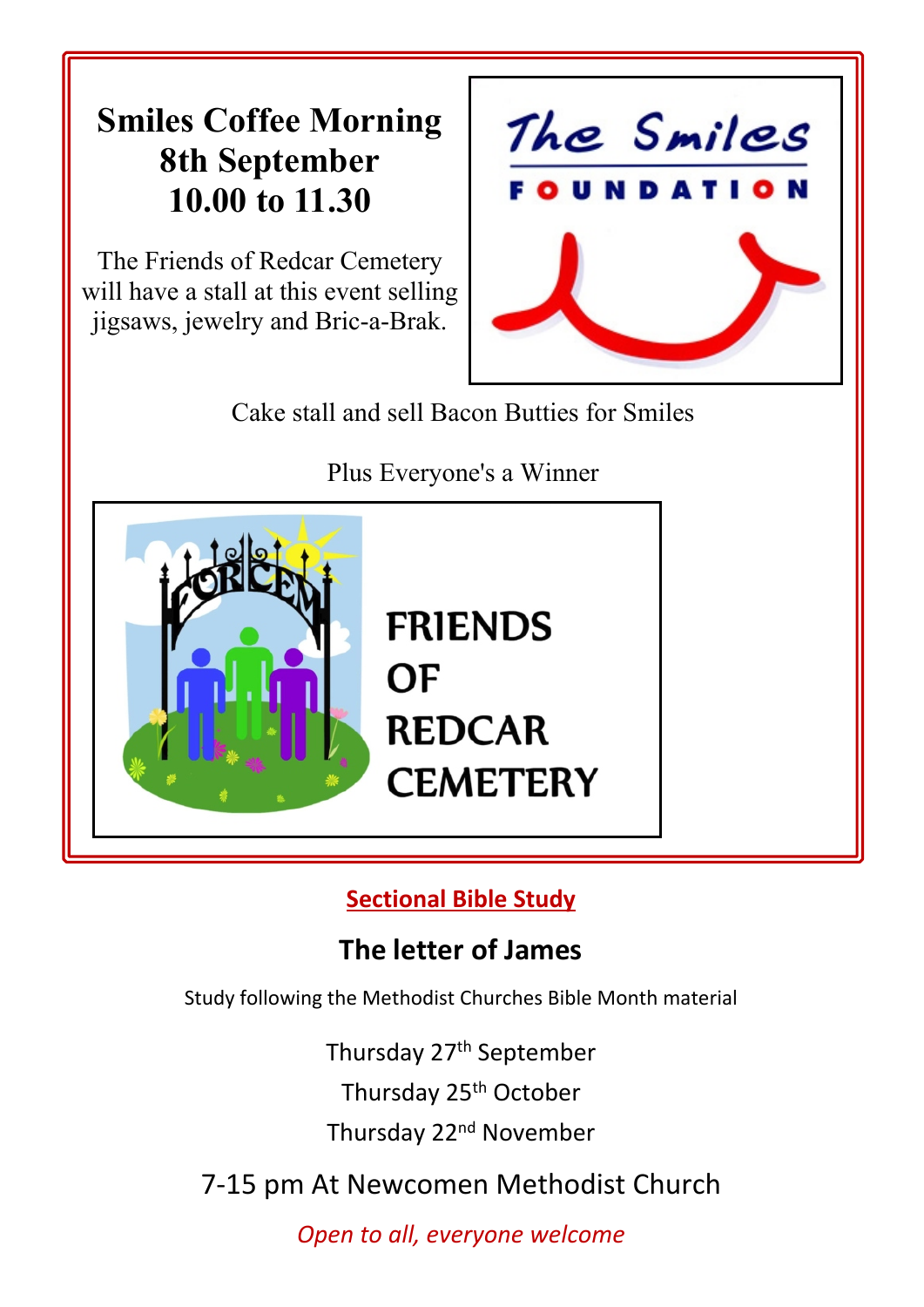### **Sectional Bible Study**

# **A study of the letter to the Ephesians**

6th & 20th September 4th & 18th October 1st & 15th November 6th December

all at 7-30 pm starting at Zetland Park Methodist Church

*Open to all, everyone welcome*

### **Circuit Prayer Meetings**

| Danby    | Saturday 1st September, 8.30am - 9.30am                        |
|----------|----------------------------------------------------------------|
|          | Zetland Park Saturday 6 <sup>th</sup> October, 8.30am - 9.30am |
| Saltburn | Saturday 3rd November, 8.30am - 10am                           |

**Power Praise** is an hour of worship in mainly contemporary song in a cafe style setting, held on the 2nd Tuesday of each month.

Starting at 7.00pm at Marske Methodist Church. Tuesdays

11th September

9<sup>th</sup> October

13th November

Drinks will be served before we start. All are welcome.